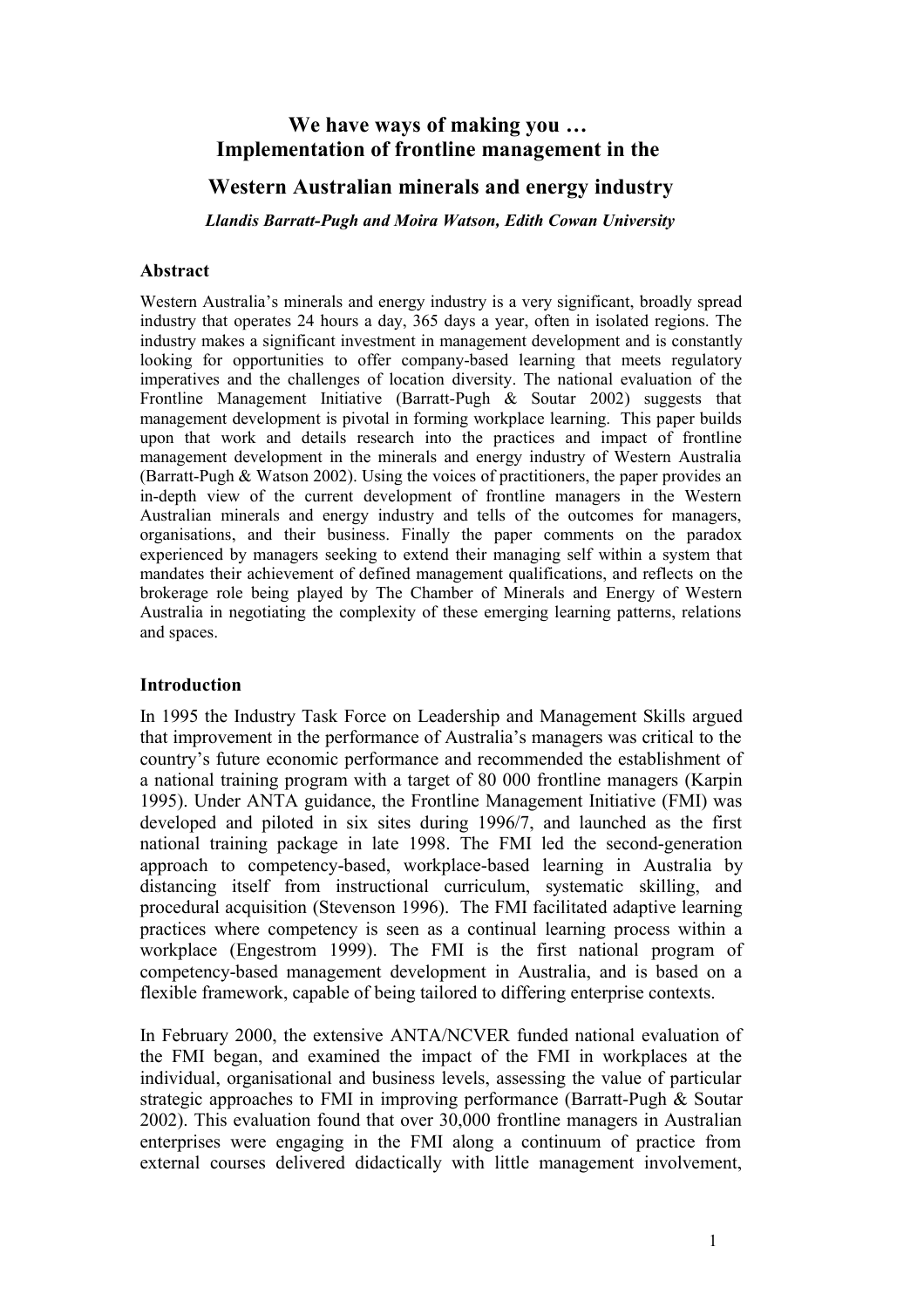through to workplace learning models with diverse learning pathways and strong management support (Barratt-Pugh & Soutar 2002).

Stemming from the publication of the national evaluation, the Chamber of Minerals and Energy of Western Australia (Chamber) decided to contract similar research in late 2002 to investigate the operation of the FMI in the Minerals and Energy Industry of Western Australia (MEIWA). Their specific interest was how the FMI had developed within the industry climate of mandatory management qualification achievement, driven by changes in Health and Safety legislation. This paper provides a background to the MEIWA, describes the research methodology, provides the voices of practitioners in the findings, discusses the emerging concepts, and concludes with some observations on the paradox of the mandatory introduction to the industry of a learning technology, embedded within learner-centred and workplace-centred interaction, that is generating new and complex learning partnerships, negotiation and activity.

## **Background**

Western Australia's minerals and energy industry is significant in world production terms and accounts for 7% of liquefied natural gas, 7% of gold, 17% of iron ore, 18% of nickel, 20% of alumina, 22% of diamonds, 45% of tantalum (DoIR 2003). Developing the management skills for this industry is therefore a critical national challenge as the industry is diverse, complex and covers exploration, processing, downstream value-adding and 40 refining processes. The MEIWA is the largest industry sector in WA, producing \$26.8 billion, 66% of WA's exports, a quarter of the Gross State Product, and revenues that are more than double the State budget (DoIR 2003). The industry employs directly 41 000 people and indirectly 106 000 people, funding one in every six jobs within the State (CMEWA 2002, p.8).

The MEIWA is technologically advanced and capital intensive. It operates on a 24 hour 365 days a year basis and is highly dispersed in regional and remote areas, with the majority of personnel employed under fly-in-fly-out contractual arrangements (CMEWA 1998, p.8). The industry values skill development and workplace reform as a key to higher productivity achievement, making a comparatively significant investment in management development CMEWA 1998, p.4). Recent mergers are breaking down traditional insularity and increasing collaborative responses (CMEWA 2001, p.2).

The national evaluation of FMI highlighted the value of having a supporting agency that could "network FMI users", facilitate "interaction and dialogue between them about FMI practices", and "research FMI best practice to provide case material which could influence CEOs and senior managers to invest in developmental FMI models" (Barratt-Pugh & Soutar 2002, p.13). In Western Australia the Chamber carries out that function representing 105 member companies responsible for 90% of exploration and production (CMEWA 2001**)**. The Chamber supports the industry through promoting best practice, reducing business costs, influencing government and engaging with the community (CMEWA 2001, p.10). The Chamber plays a key role in supporting the development and management of cooperative systems within the MEIWA.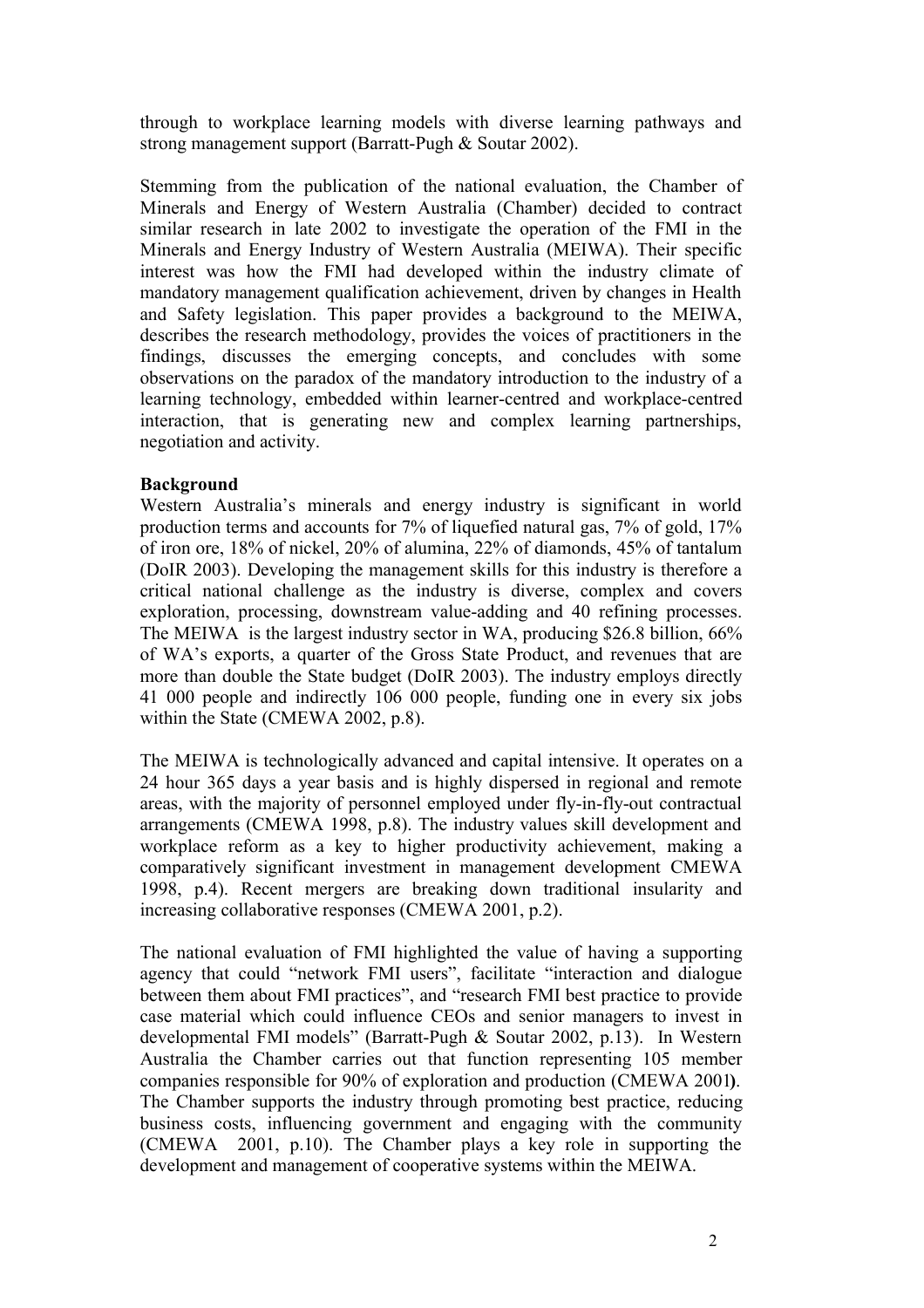In 1997 an inquiry into fatalities in the WA mining industry called for a review of the certification process for all managers in 'statutory positions' required under the Mines Safety and Inspection Act 1994, and identified the need for management development to form part of the certification process (MOSHAB 1997). The subsequent Chamber and State Department working party recommended the FMI as the benchmark minimum standard for the statutory positions (DME 2000, p.3). This was endorsed by all member companies, and amendments to the Act are anticipated in 2003 making it mandatory for statutory certificate holders to have gained the FMI qualification (CMEWA 1999a, p.1).

The Chamber promotes such legislated 'Applicable Training' as a part of a range of long-term strategies to "effect behavioural change across the minerals industry." (CMEWA 1999a, p.2). It positions the FMI as a technology focusing "on the operational needs of a company, the tasks that its supervisors and managers do or should be doing, and the competencies they need for those tasks." (CMEWA 1999a, p.17). It endorses the move from a training approach towards a learning approach (CMEWA 1999a) and encourages its member companies to ensure that the FMI learning is situated and operating within flexible and diverse systems (Harris & Volet 1996; Candy 1997; Hager 1998). It vocalises the importance of the FMI for companies seeking to drive cultural change within their workforce and organisations (CMEWA 2001) and indicates in its texts, the value of the FMI in creating the innovative and adaptive cultures (Argyris & Schon 1986; Marsick & Neaman 1996; Volet 1998; Watkins 1996).

## **Research aim and conceptual framework**

The primary aim of the MEIWA research project (Barratt-Pugh & Watson 2002) was to provide the Chamber with recent, realistic and authentic information on the operation of the FMI within the industry since 1997. The Chamber wanted to monitor the reality and to provide case data that might encourage uptake and enhance the quality of practices. The study was framed by two main questions. How the enterprises of the MEIWA had implemented the FMI? What impact the FMI had had on individuals, their organisations and ultimately each business in the MEIWA.

- What critical negotiation and relationship issues need to be considered in planning FMI in MEIWA.
- What FMI learning practices appear to be most effective.
- How FMI has improved individual frontline managerial performance.
- How FMI has improved organisational performance.
- What business performance improvements FMI has delivered.

The conceptual framework used in the MEIWA research was a variation of that used in the national evaluation of FMI (Barratt-Pugh & Soutar 2002), which itself was based on the causal development chain suggested within the Karpin Report (1995). In the conceptual framework, shown in Figure 1, MEIWA enterprises determine strategies to survive and prosper in the business environment. Strategies have tacit or explicit HR processes within which the FMI may be included. The FMI has initial individual impact, subsequent organisational impact, and ultimately business impact. FMI practices also become party to the organisational operation. In MEIWA the Chamber plays an intermediary brokerage role with FMI supporting enterprise strategies and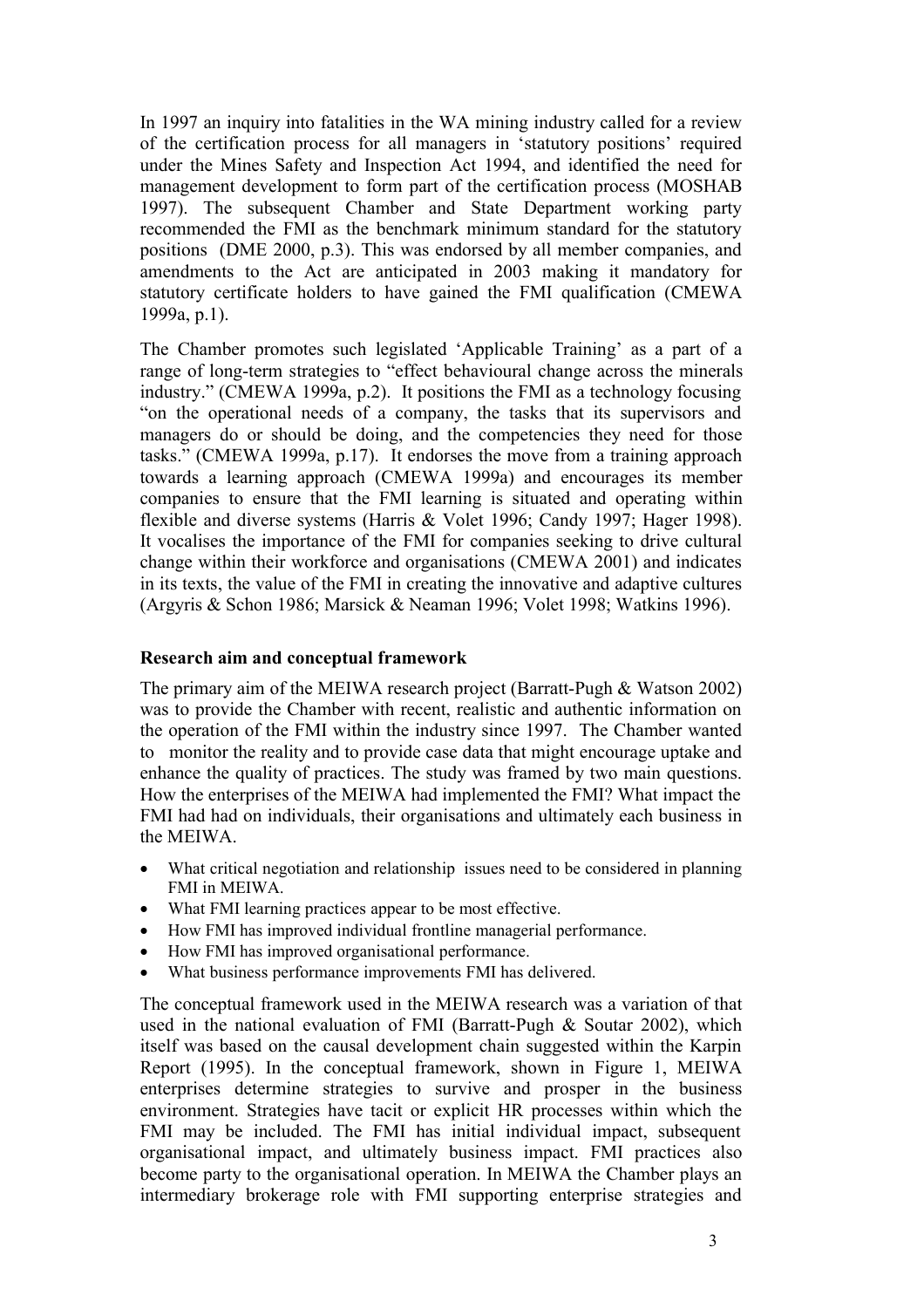performance, influencing the quality of organisational processes and monitoring both workplace performance by the organisation and learning practices within the organisation.



**Figure 1: MEIWA Conceptual Framework**

**Research design and method**

This was an inductive qualitative study based primarily on multiple embedded case studies, wrestling with the tyranny of distance (Yin 1994). The core case studies were supplemented with a broader survey within the industry. The selection of the cases was purposive, ensuring both effective access and an effective distribution according to geography, company size and type of operation.

Thirteen companies were selected in conjunction with the Chamber for the broad survey and three of these organisations subsequently became case studies. The broad survey used the primary interview questions to gain qualitative responses from managers responsible for training activity by telephone or by email. The three case study sites were either remote or rural operations. They each received two-day site visits during which five deep interviews were held and recorded at each site, while available texts and observations provided additional case study data. Interviewees were selected by the training manager at each site to fit the matrix of senior manager, training manager, two frontline managers and one frontline manager's team member. The focus of the study was on the primary companies and excluded the contracting bodies.

The instruments used were based on the primary research questions and piloted with the Chamber (Appendix 1). The interviews were in–depth and semistructured and lasted from 20 minutes to nearly one hour. The protocol used by the researchers included interviewee prompts and response options similar to those used in the national evaluation (Barratt-Pugh and Soutar 20002).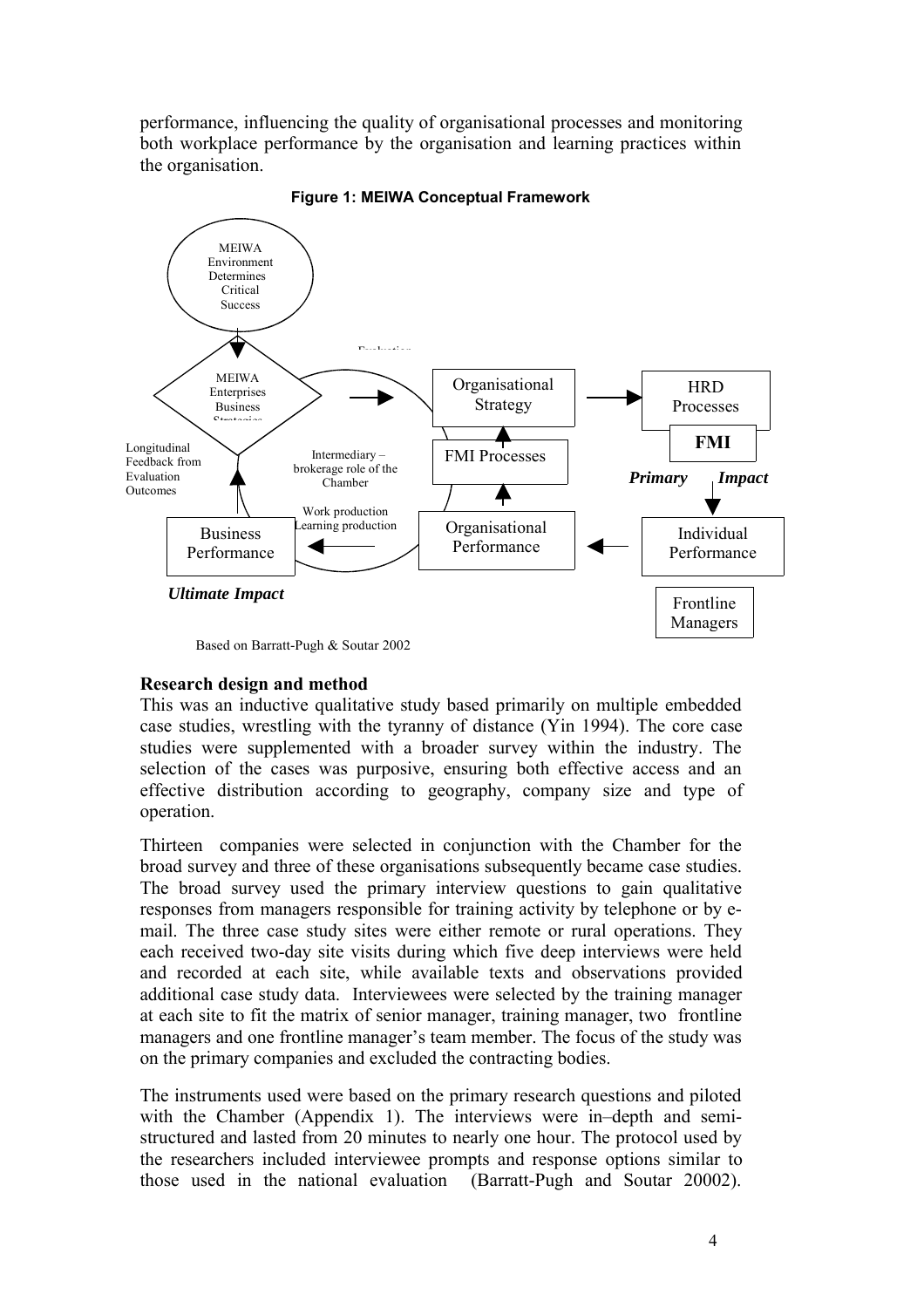Interviews were conducted in companies over 1000 kilometres apart. The e-mail protocol allowed the respondents to make an e-mail response or to have a telephone interview. Eight companies responded of which three were telephone responses. The data collection resulted in over 35 000 words of transcript, 340 pages of records and reports, and direct on-site observations.

The analysis blended logical and iterative data reduction with the intuitive discovery of qualitative analysis process, using a grounded approach (Merriam 1996). The analysis began with two researchers independently involved in content and theme analysis to build up a general picture and agree key emerging themes. The key illustrative quotes were then grouped to enable the researchers to focus on the properties and attributes of each emerging theme. Finally the key conceptual relationships emerging from the data were compared with the data gathered in the previous ANTA/NCVER project to produce tentative conceptual constructs about the emerging practice.

## **Findings and Discussion**

The findings that follow attempt to illustrate, through the voices of practitioners, the emerging themes of FMI interaction within the MEIWA. They are unique as there is no other industry sector that has introduced the FMI within such a mandatory climate. The finding are discussed in three major themes,

- Processes what are the characteristics of FMI in MEIWA
- $\bullet$  Benefits what is the FMI doing or can do for companies in MEIWA
- Issues what are critical negotiation and relationship issues for planning the FMI in MEIWA.

## *Processes*

The MEIWA companies began the FMI in either 1997 or 1999. For these companies this was first time structured systematic management training had been introduced with management training prior to the FMI tending to be "ad hoc"

*The history is that supervisors get thrown in and they learn on the job. Now we have a standard formally recognised program that supervisors are asked to go on and people recognised as potential supervisors go on. (Frontline Manager).*

All of the companies used external private training providers to deliver their FMI, with a number using the same provider. FMI was typically structured with a two-day workshop to start each unit followed by a half to one-day tutorial midway. Participants progressed through a workbook on-the-job, completed workplace projects and demonstrated competence to workplace assessors.

*We had the provider giving us a two-day workshop with a half-day tutorial later. These are essential. It's not just about giving new theories it's also about capturing existing theory and experiences in the group and sharing and exploring the progress and examples of what we do well and don't do well within the group. Different people give different experiences and operations … We developed a relationship that what was said in those classes stayed in those classes. Therefore it was quite an open forum. People were prepared to say, look this is what's just failed*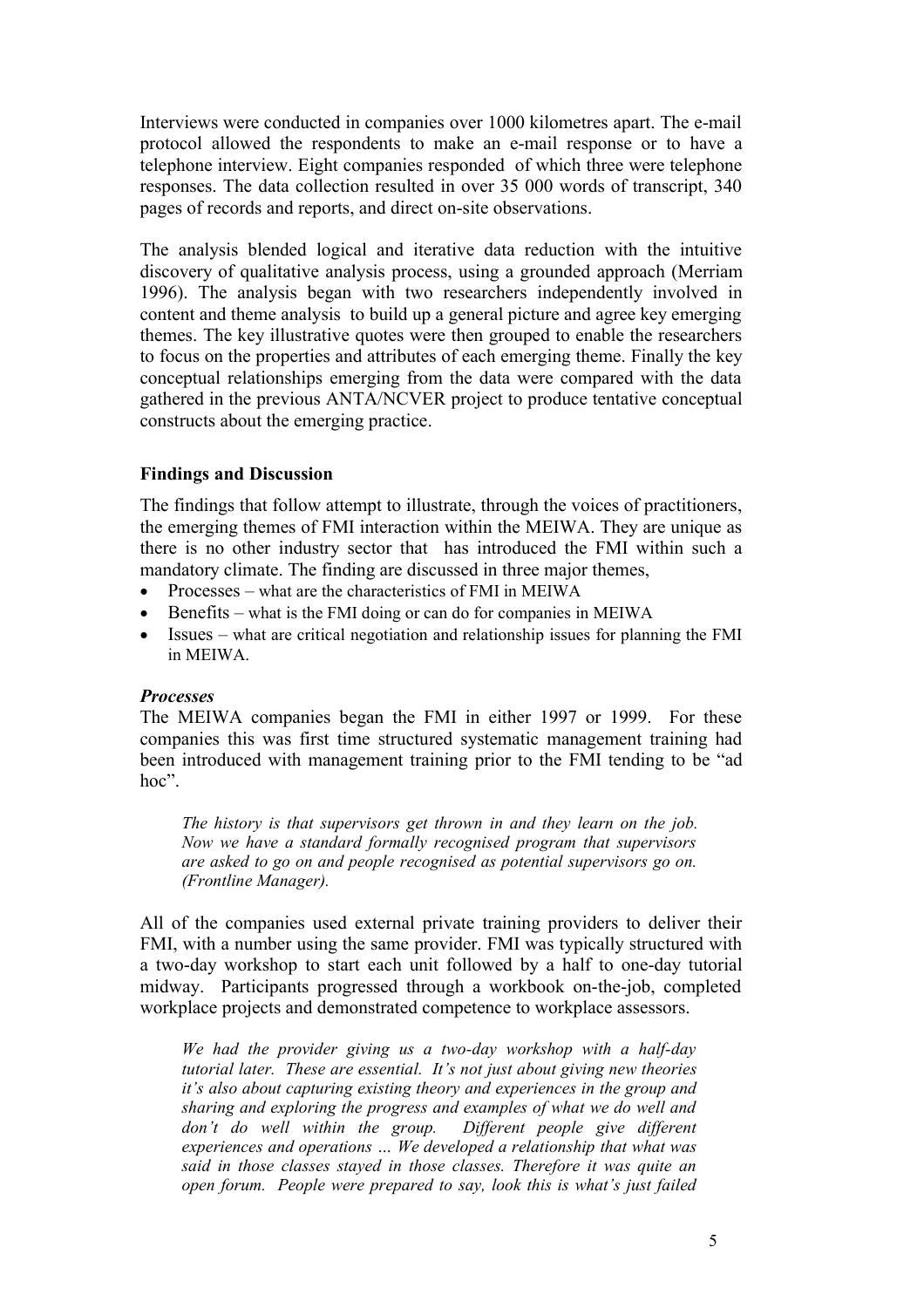*and why the failure occurred and the group could explore that.* (Frontline Manager)

*What has been most effective has been that the provider has been flexible about it and has developed the program they've been presenting to us over time … Initially it was all workplace projects but now they're encouraging also the gathering of evidence to meet the performance criteria. They haven't done away with workplace projects. If someone prefers to use a workplace project they are encouraged to do so.* (Training Manager)

The most valued feature of the FMI was the development of learning networks that enabled the participants to meet with people from different areas within their own companies and, in many cases, with others from the broader industry. These contacts provided insights into company and industry operations, assisted in interdepartmental dealings and offered mentoring opportunities.

*What was clearly evident with the first group that went through FMI was that because they spent two years of study together they bonded as a study team and that opened doors for us as a service provider. In one instance an operator found that many of his tasks were greatly enhanced by his networks, the ease and accessibility of people, and they enabled him to get results. … I still maintain contact with some of the people from the group – we catch up once a quarter. We have lunch and share information and catch up on what's happening. Knowing others in other companies helps me to know what's happening in the marketplace, who's doing what and how. I think with my colleagues who did FMI there's a bond there, we share friendship. In this industry it's always important to have contacts as we all tend to move on.* (Manager)

All of the companies saw the FMI as a tool in their human resources development and found it was most successful when it was bundled with other change initiatives.

*We decided two years ago that we needed a cultural and behavioural change program. We had done some management development at a higher level and we decided we really needed to concentrate on frontline managers and supervisors. The FMI program we're using was designed to fit into our cultural change at the company. It wasn't off the shelf it was customised. …We had a structural and monetary review five years ago. What hadn't been done was the understanding of how people should behave to one another. FMI is one of a series of tools of change.* (Senior Manager)

The move towards a more structured approach to management development is developing multiple modes of learning that balance group support with selfpaced workplace activity, to produce 'thick' learning performances. There is an emphasis on relational activity with providers and between participants that is part of, and promotes a wider culture change and new way of managing.

## *Benefits*

Each of the companies reported notable differences in the performance of individuals, the organisation and the business as a result of becoming involved in the FMI. Interviewees commented that the FMI had made them "more effective", more "inclined to listen to a lot of different ideas" and "more open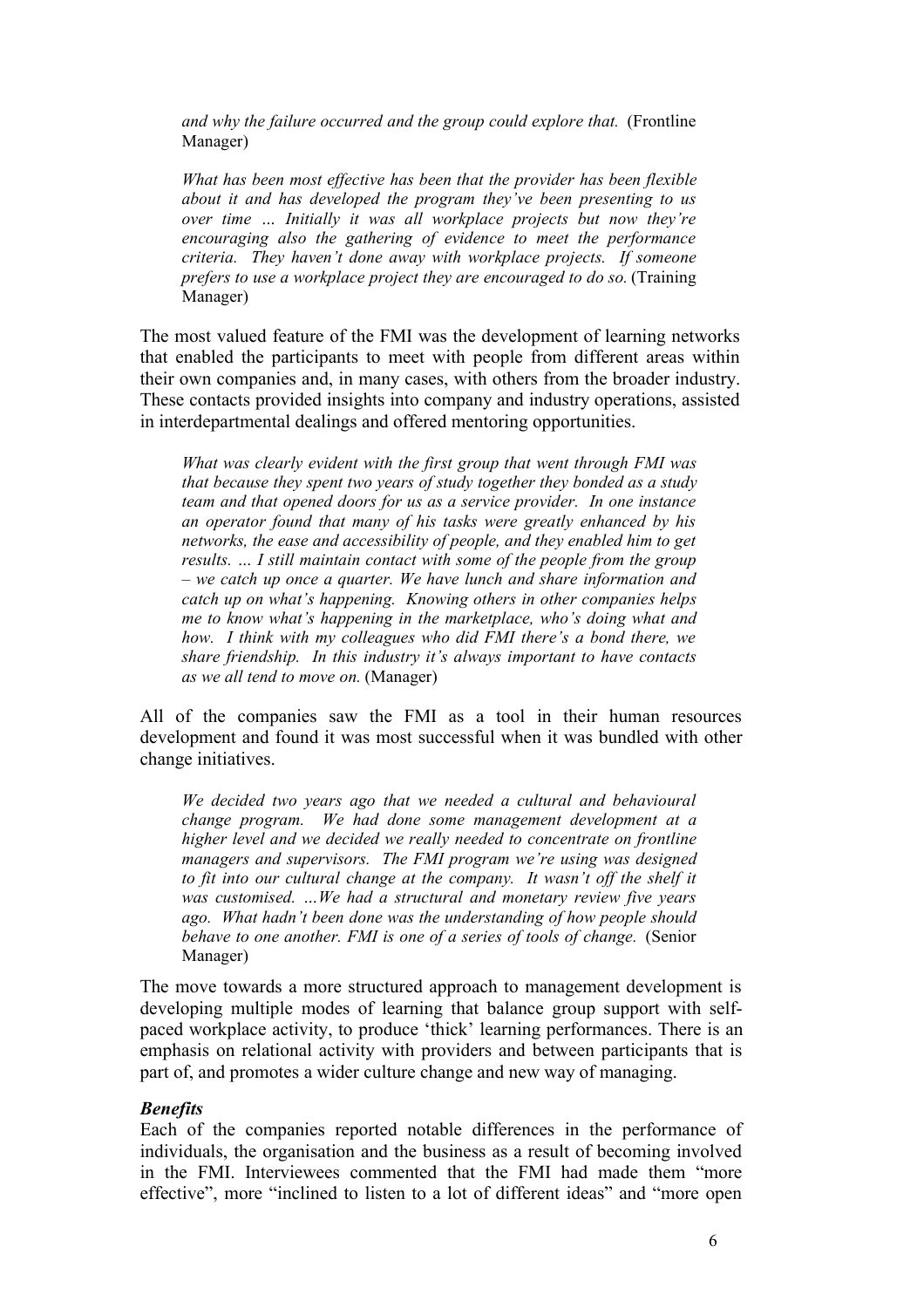with people". They considered that the FMI had given them greater confidence in carrying out their management role and that the FMI was an excellent "apprenticeship for a manager". Various examples were given of the Various examples were given of the importance of the FMI in assisting individuals become more competent in their role and many commented on how the way they managed was changed by their experience with the FMI.

*There has been a difference in my performance. Especially in my timemanagement and delegation. I find I delegate more. It has to have been the FMI because I've read my share of personal development books. … With the freed up time I've been able to slot in more one-to-one time with people. I'm now in charge of a major initiative in the plant, which I have to concentrate on. It's allowed me more contact time, more time to look ahead, to do more thinking, to develop a forward strategy on how we're going.* … *I like to think I'm more effective… I've been able to spend time on making the group proactive rather than reactive. … I've been able to give more responsibility to staff.* (Frontline Manager)

All of the companies were experiencing a range of organisational change from a push for growth to a diversification of operations to devolved departmental responsibilities to an increased focus on customer service. FMI was viewed as a key strategic HR initiative for communicating and developing the required culture to support business performance and was seen as a major plank in their change management platform.

*The company had a lot of different initiatives going in different streams … and the focus was to get out there and have the best leaders and the best managers and the best people working for us. … What FMI has done it's been the glue. It continually reinforces the principles and directions the company has chosen to go. … FMI has complemented what the company wants to do.* (Manager)

*We've been through so many radical changes in the company. With the restructures there's a lot of uncertainty out there. The company has tried to be more open and push the communication more openly down. … FMI's been put into the company at a time when there's a lot of change so it's been seen as part of the change.* (Frontline Manager)

It was noted that required change was achieved when there was an improvement in the level of the management expertise within the different companies. Where managers embedded FMI within their own approach they reflected on their style, questioned their own behaviour and adopted a "big picture" focus.

*We developed a clear vision for the group. We had a common purpose. We had role definitions, which became very, very important to complement that. That infrastructural framework with role definitions wasn't something that we learnt in FMI, it was something else that was happening in the company but the priority focus on that through FMI was strong. The strategic planning was huge and all the Departmental members were involved in that. The team members had input into that so they had total ownership of the whole package. There was focus on continuous improvement – we reengineered processes, captured new efficiencies to get better with the same number of people, it wasn't just chuck more people at it. Being a support service is always a tough gig – trying to get more resources is difficult. We really had people working at*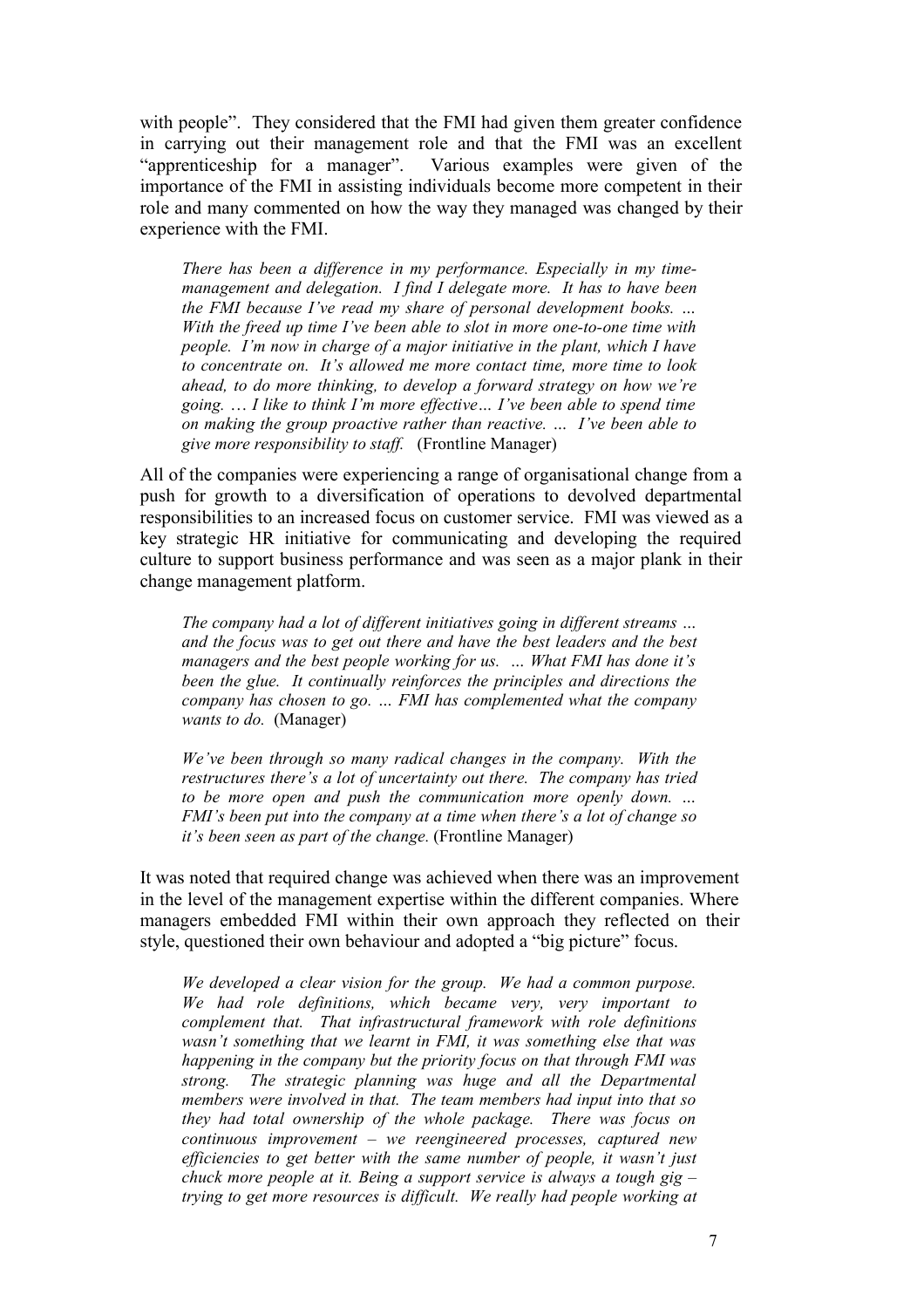*top capacity. Overall, generally my leadership style changed in making team members more accountable for their results and their behaviour and in the end they became as close as you can get to a self-managing work team. The performance of those two groups was outstanding and across the operation they were seen as two of the more dynamic and high performing groups on site.* (Manager)

Many interviewees commented on the direct relationship between FMI activity and improved business performance and outputs.

*One thing that came directly out of an FMI project was a whiteboard that appeared in a muster room that gave a whole list of equipment down one side, then the operators who were operating it that shift next to that, they were magnetic strips, then next to that was information on where that machinery was located and status of the machinery and whether it needed oil or you check the brakes or that it was OK. Previously I can recall a number of times we literally spent hours looking for a piece of machinery underground. And we're talking about a mine 700 m deep and 20 km of workings. It might sound strange that you could spend hours looking for a piece of equipment but there were literally thousands of spots where it could be hidden. Until this board appeared we relied on word of mouth from our cross mates who you might not necessarily catch up with. So if you happened to miss them and if you hadn't spoken to them you could spend hundreds of hours looking for equipment. So I guess that was an effective tool.* (Training Manager)

Since the introduction of the FMI there had been an increased focus on the documentation of "what used to be in people's heads", on making the "knowledge explicit" and on developing "systems and tools" for improving work processes.

*FMI's made a difference to productivity in the machine shop. We've come up with a few different ideas. I used to take photos of the set-ups whereas before it was all written down. They say a picture tells a thousand words. I have a drive with all the pictures in it that I've taken of the set-ups, so if somebody else comes in they can see that's how to set-up, and they say this looks easier to do it this way. … People can follow that. Within 20 minutes they know how we set-up and away we can go. Time there is certainly saved. ... Before it used to take a couple of hours. … People can replace the picture if they have a better way* (Frontline Manager).

*One of the guys with their mechanical seals got onto their suppliers and looked around for quicker and easier ways of doing it. Out in Area 1 they've saved nearly a \$1 000 000. The savings are there, you just have to put them in place. With FMI to some extent you may not see a straight up dollar value … but down the track you more than get your money back … and they've got someone on the right track* (Frontline Manager).

A strong outcome of FMI was more effective communication between groups and an enhanced capacity of managers to relate more effectively with staff. Workgroups had begun changing the way they operated and there was a common language developing.

*The awareness, the understanding and the measurement and analysis of those things have improved. … Because we have people responsible for their cost management, when we ran an FMI module around business planning and began to talk about accrued annual leave liability … people*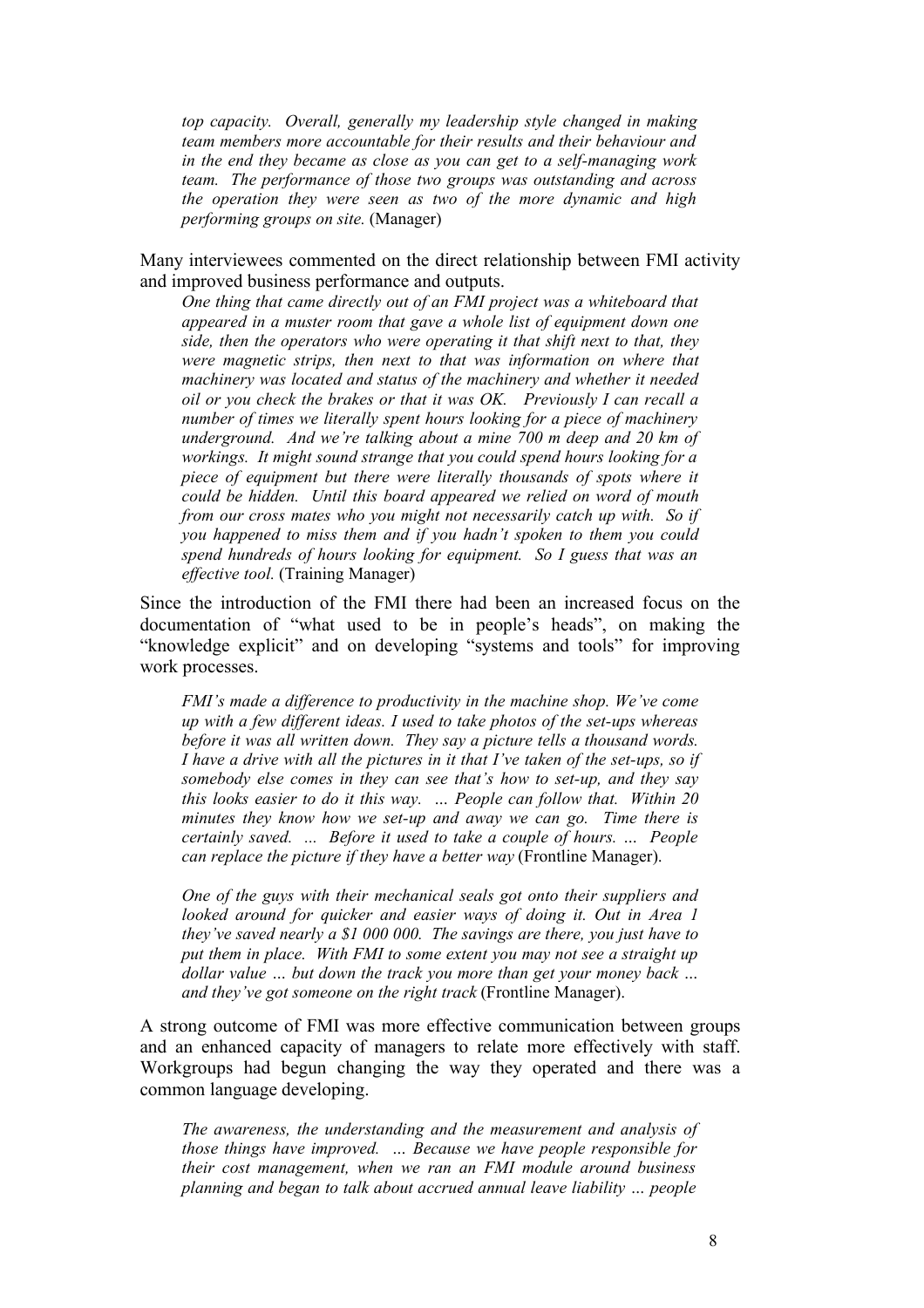*had no idea at the frontline what our accrued annual leave liability was. The payroll guy rang me after that module and said what the hell are you doing in that FMI, I've got everybody booking their people on leave. But we talked about if you have a 5% salary increase year on year … and you're carrying a leave liability of \$1 000 000 and these guys said wow we didn't realise. Yet we've got guys in our crews who are accruing four, five six, seven hundred hours of annual leave. You draw their attention to it and they start to focus on it and they do react.* (Training Manager)

A range of interviewees commented on how FMI enabled them to focus on quality provision, provided them with tools for improving service to both internal and external customers and effected savings.

*We successfully restructured the Department and reengineered our processes … One of the benefits from that was a \$1.2 million cost saving in inventory commodities. We improved our systems and processes and concentrated on some of the system side of things for our internal customers. … FMI didn't come in and directly say there's \$1.2 million cost save. But the whole concept of being able to successfully restructure a Department and successfully reengineer processes and being able to communicate with and influence team members to accept this and take this on board and run with it – all of those skills helped us and were developed by FMI.* (Frontline Manager)

*There's the utilisation of one of our water jet machine, a \$1 000 000 machine. I asked one of our FMI guys what the utilisation of that machine is. He couldn't tell me what the utilisation was. We've got contractors in doing water jet machines with their equipment and yet we don't know the utilisation of ours. He couldn't tell me if it was 100% and I suspect that it wasn't. Us drawing attention to that I bet he now knows exactly what the utilisation is and he tries to keep it as close to 100 % as he can. … If we didn't have FMI would it have changed? … Well it hadn't in twenty years so probably not.* (Training Manager)

The responses were almost uniform in their positive view of FMI impact. Individually individuals were more confident about their managing identity and more willing to include team members in decision making. They were part of a broader managing network that increased communication, inclusion and questioned past practice. As managers they were developing both a toolkit and relational capability that appeared to be part of the glue contributing to some business improvements.

#### *Issues*

Each of the companies identified critical negotiation and planning issues that need to be considered when implementing FMI. CEO commitment was considered vital as was the need to ensure "management buy-in".

*CEO support is essential. It's got to come from the top-down. … Commit plenty of planning time and involve all management in the planning …. The program must be "owned" by Management – not Training or HR.* (Training Manager).

*There's been a whole series of issues to do with the culture of the management team, as well as the culture of the frontline supervisors as well as the workers. One of the lessons was you've got to change the*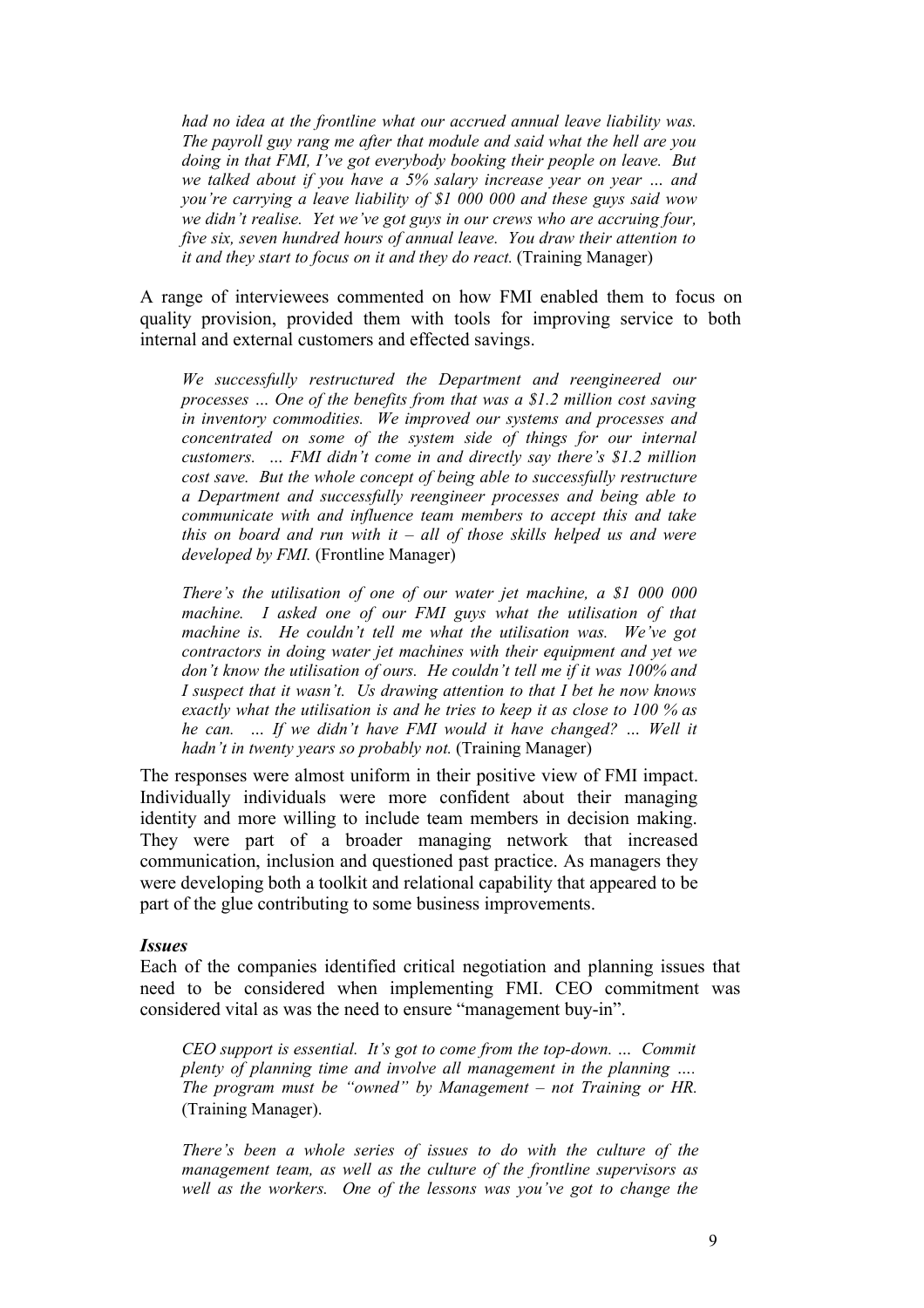*culture of the management team at the same time because for a while there we found the middle management level particularly were resisting the process. We've dealt with that by a lot of training of the middle management team, spending a lot of time telling them how the system works. Getting them to understand where they fit in and they still have a role – even though the role has changed. Some of those people have deselected, they've felt the change was not for them, they can't handle the new way* (Senior Manager).

Interviewees saw appropriate marketing and communication of the intent, processes and benefits of FMI as important planning issues to be addressed. Advice included "doing a good selling process", using the "experience of others who have gone through it", communicating the "personal benefits" and "making" sure people understand that the driver for FMI is we can do our business better". Provision of appropriate support structures was nominated as a key requirement for FMI to have its greatest impact for the individual and ultimately the business.

*Key is supporting those people who are going to go through the program. It's something that can be as challenging and as beneficial as you want to make it. … If you approach it with the idea that it's going to improve your business and you can really release the potential of these people and you're going to support them in this process, then you can change the world let alone your business.* (Training Manager)

The practitioners in MEIWA strongly suggest that broad manager inclusion is critical for developmental FMI performances. "Buy in" by the rest of the managing team is critical both to support the participants in self- paced workplace learning and to ensure that the relational style of managing embedded in the FMI competencies has a broader influence within the managing system.

## **Interpretation and meaning**

This study is based on limited data from a specific industry but is able to benefit from comparison with the reservoir of data, and the continuing conceptualisation, from the larger national evaluation of the FMI (Barratt-Pugh & Soutar 2002). There is a strong congruence between the findings of both studies *despite* the mandatory nature of the FMI for many managers within the MEIWA. In answer to the primary research questions, the FMI appears to have had a broadly positive effect on individuals and organisations within the industry, and has developed new patterns of learning relations. The study supports the potential for business improvement through the employment of a strategic approach to the FMI based on a developmentally oriented model, or thick performance of learning diversity (Mulcahy & James 2000).

There appears to be a relationship between the involvement of frontline managers in more complex FMI performances and the growth of manager confidence, and the development of a more centred managing self. The FMI learning activity seems to promote greater self-awareness and contribute to the development of improved patterns of communication, where managers include team members and seek peer interaction. These patterns are based on learning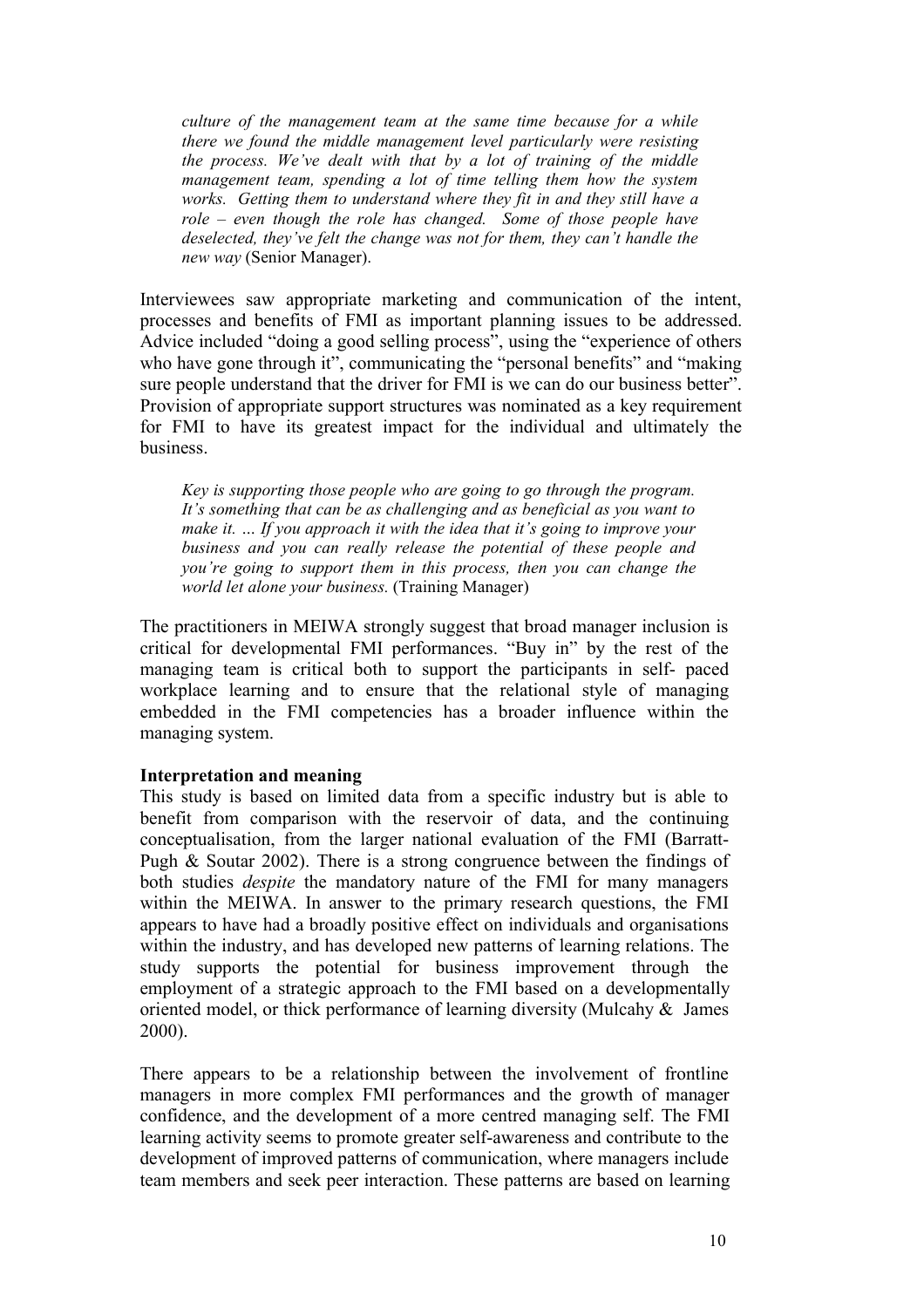partnerships that are negotiated both between companies and training organisations, and within the companies, through the emerging learning groups. From the practitioner feedback, the balance between self- paced activity and group activity appears instrumental in stabilising the emerging patterns of learning. Practitioners are very vocal that the inclusion of "other" managers is critical for richer and more enduring FMI performances where participants are supported. More importantly, this additional manager inclusion also supports the change in managing practice that is developed through involvement with the FMI and self-reflective processes. This involvement produces a substantial network of managers to drive cultural change. These rich performances of the FMI are characterised by partnership and negotiation both within learning activity, and in subsequent managing activity.

The FMI is promoted as providing individuals with a framework for flexible, learner-centred, workbased management, and as a means for companies to effect culture change (CMEWA 1999a, 2001). However, in MEIWA, it is set against the ultimate backdrop of compliance and compulsory certification. This presents the paradox of a mandatory learning experience positioned within a framework of increased learner freedom. This paradox is very evident to the interviewees who made a range of comments on the FMI experience.

*The company has said we're doing FMI and the company has said this is the way we want to go because otherwise a lot of people wouldn't have gone* (Frontline Manager)

*FMI should be voluntary. The first group was forced in and it took some time to get them back. …This time with the expressions of interest we've had an overwhelming response. We've had to prioritise the applicants.* (Training Manager)

*If (FMI's) just going to be to meet statutory obligations and that's the focus you take into it then there probably would be no benefits other than the (managers) keep working in the business and won't necessarily come away with any learnings… FMI needs to be marketed as apersonal development program rather than as something the people have to do to keep their jobs.* (Training Manager)

*If we are truly looking for the best in the industry, if we want to attract the best leaders and managers in the region to our company… then FMI should be compulsory for anyone who has people reporting to them. … Any new … manager coming in to the company has an incredibly high benchmark to perform at. I just can't see the downside. If we can get that across then the impact is enormous.* (Manager)

It appears that managers recognise that the external pressure for management development can be a driving force for changing previous training agendas, but in operationalising this new agenda, they place the outcomes of culture change above those of accreditation. It is evident that the spread of the FMI in MEIWA *has* been driven by the legislative changes, but it seems that the *processes* developing are more aligned towards developmental practice, rather than the simple expediency of certification.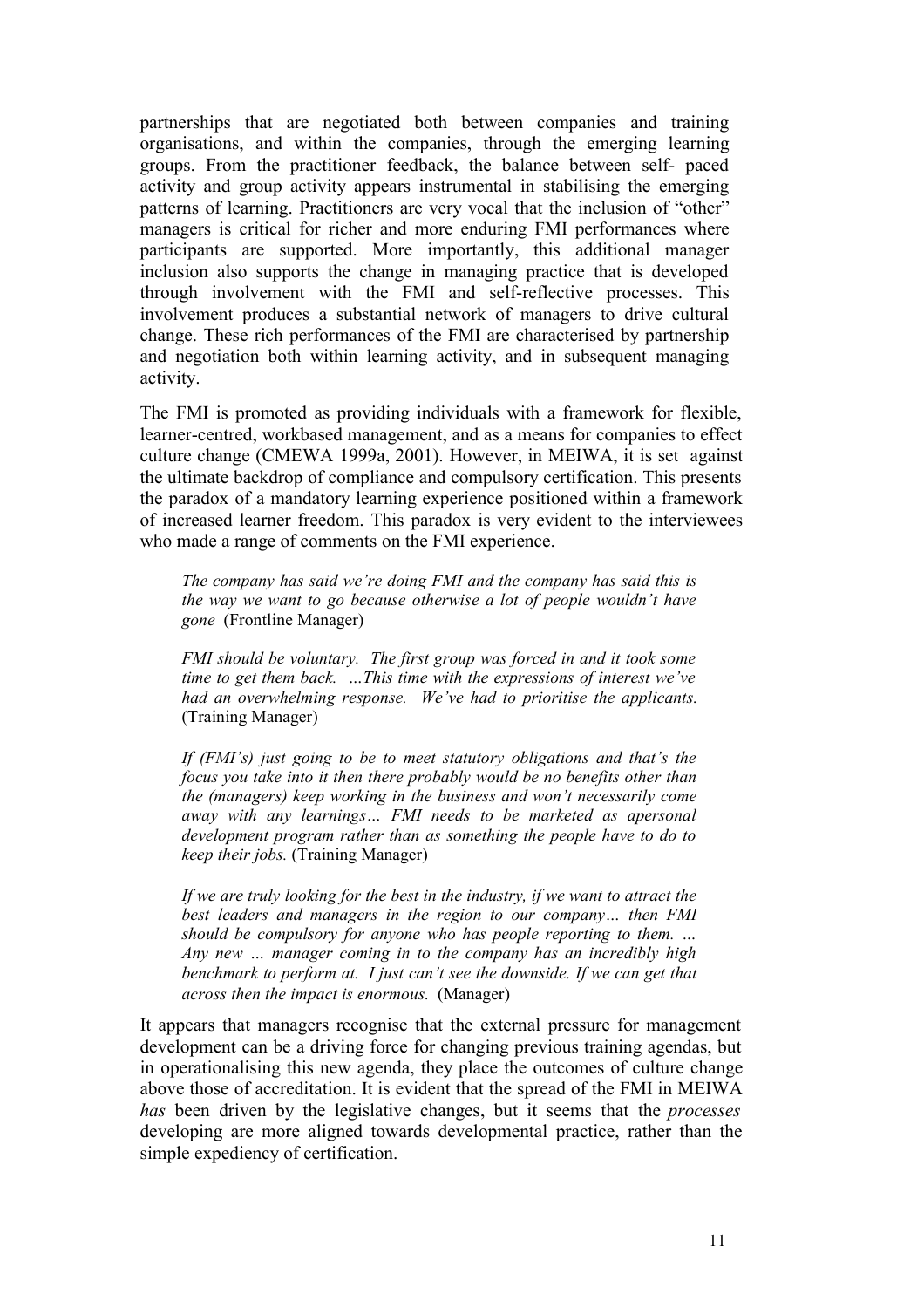#### **Conclusion**

The FMI breaks previous training patterns by changing the location of learning and the partnerships of learning. Previous studies indicate the importance of partnerships in forming the diversity of practice that appears to be associated with rich FMI performances and subsequent organisational benefits (Barratt-Pugh & Soutar 2002; Selby Smith & Roos 2001). These studies model the critical partnerships underlying such relationships and explore the relations between RTOs and FMI coordinators to find a cultural 'fit', and the relational networks provided by managers who support their FMI participants through reflective and supportive mentoring and coaching.

The FMI is creating new and diverse patterns of workplace manager learning in the MEIWA despite the legislative imperative. The paradox that exists in the MEIWA appears to *drive* engagement, but *not minimise* the resulting processes. This perspective can help enrich the developing understanding of workplace based management development practices. In MEIWA, the Chamber has added to the basic partnerships, providing an additional partner, advising, sculpturing and promoting, these new practices. The Chamber fulfils a role as broker, as intermediary, interfacing enterprises and R T Os, and mediating the negotiation of these new learning spaces and practices**.** This echoes some relationships found in the previous national FMI study, where knowledgeable practitioners were engaged as brokers by larger organisations to develop FMI plans and negotiate with providers, during the early phases of implementation.

The complexity of the FMI framework, and indeed most workplace learning, positions new and diverse practices of learning in tension with existing workplace production. This complexity makes great demands upon managers inexperienced with continual negotiation, and orchestrating networks of learners (Seddon 2000). They are thrust into contested territory, and need to be discourse technologists, trying to balance the development of new, and untried patterns of learning, within existing workplace agendas (Farrell 2000). In the case of MEIWA, the Chamber can be seen as an additional partner in the construction of workplace learning, acting as an informed broker. The Chamber is an active partner, positioning learning within organisations, creating new relationships and learning spaces, and helping to generate these emerging learning performances. The complexity of negotiating de-institutionalised workplace learning partnerships may increasingly benefit from, and indeed require, such informed brokerage.

Thanks to the CMEIWA and ANTA/NCVER for enabling the research that produced this paper, and thanks to the two reviewers who helped us say what we really wanted to say.

#### **References**

Argyris, C. & Schon, D. (1986). *Organisational learning.* Addison-Wesley. Reading, Mass.

Barratt-Pugh, L. & Soutar, G. (2002). *Paradise nearly gained. Volume 1: Developing the Frontline Management Initiative.* NCVER, Adelaide.

Barratt-Pugh, L. & Watson, M. (2002). *Evaluating the Frontline Management Initiative: Determining critical impact and promoting effective practice.* Report to The Chamber of Minerals and Energy of Western Australia, Perth.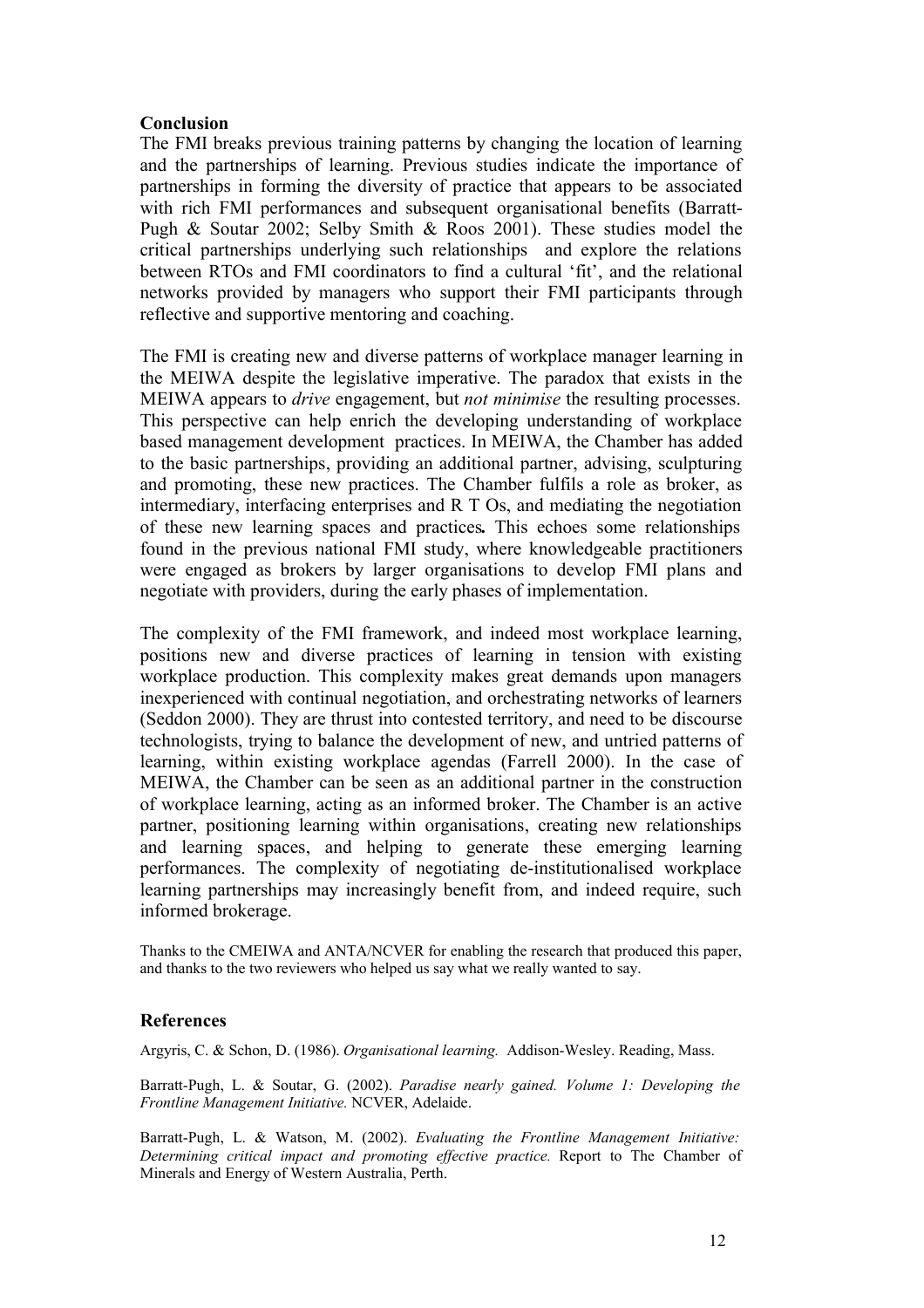Candy, P. (1997). *The role of VET in Australia's transition to lifelong learning.* OLLIS, Sydney.

CMEWA. (The Chamber of Minerals and Energy of Western Australia). (2002). *Annual report 2002.* CMEWA, Perth.

\_\_\_\_\_\_(2001). *Minerals industry training plan 2002-2004*. CMEWA, Perth.

\_\_\_\_\_\_(1999a). *Applicable Training guidance note.* CMEWA, Perth.

\_\_\_\_\_\_(1999b). *WA Minerals Training Council industry training plan 2000-2002.* CMEWA, Perth.

\_\_\_\_\_\_(1998). WA *Minerals Training Council industry training plan 1999-2001.* CMEWA, Perth.

DME (Department of Minerals and Energy WA). (2000). *Minesafe*. vol.11, no.1, p.3.

DoIR (Department of Industry and Resources WA). (2003). *Summary information sheet January 2003 – WA's resources sector.* DoIR, Perth. Available http://www.dme.wa.gov.au/statistics/index.html.

Engestrom, Y. (1999). *Perspectives on activity theory*. CUP, Cambridge.

Farrell, L. (2000). 'Ways of doing, ways of being: Language, Education and Working Identities', *Language and Education*, vol. 14, no.1, pp.18-36.

Hager, P. (1998). 'Recognition of informal learning: Challenges and issues'. AVETRA 1<sup>st</sup> Conference, Sydney.

Harris, L. & Volet, S. (1996). 'Developing workplace learning cultures'. *Learning and work: The challenges. Proceedings of the 4th Annual International Conference on Post-compulsory Education and Training* vol 2, pp.83-93. Griffith University, Brisbane .

Karpin, D. (1995). *Enterprising nation: Renewing Australia's managers to meet the challenges of the Asia-Pacific century. Report of the Industry Task Force on Leadership and Management Skills*. AGPS, Canberra.

Marsick, V. & Neaman, P. (1996). 'Individuals who create organisations that learn'. *New Directions for Adult and Continuing Education.* vol.7, no.2, Winter, pp.98-104.

Merriam, SB. (1998). 'Qualitative Research and Case Study Applications in Education'. Jossey-Bass, San Francisco.

MOSHAB (Mines Occupational Safety and Health Advisory Board Prevention of Mining Fatalities Taskforce). (1997). *Report on the inquiry into fatalities in the Western Australian mining industry.* Department of Minerals and Energy WA, Perth.

Mulcahy, D. & James, P. (2000). 'What skill? Whose knowledge? Futures for CBT.' AVETRA 3<sup>rd</sup> Conference, Canberra.

Seddon, T. (2000). 'Working knowledge for new educational landscapes'. *Working Knowledge: Productive Learning at Work Conference.* RCVET-UTS, Sydney.

Selby-Smith, C. & Roos, I. (2001) 'Misfit and Match'. AVETRA 4<sup>th</sup> Conference, Adelaide.

Stevenson, J. ed. (1996). *Learning in the workplace: Tourism and hospitality.* Centre for Skill Formation Research and Development, Brisbane.

Volet, S. (1998). *Linking organisational change.* ANTARAC/NCVER, Murdoch, WA.